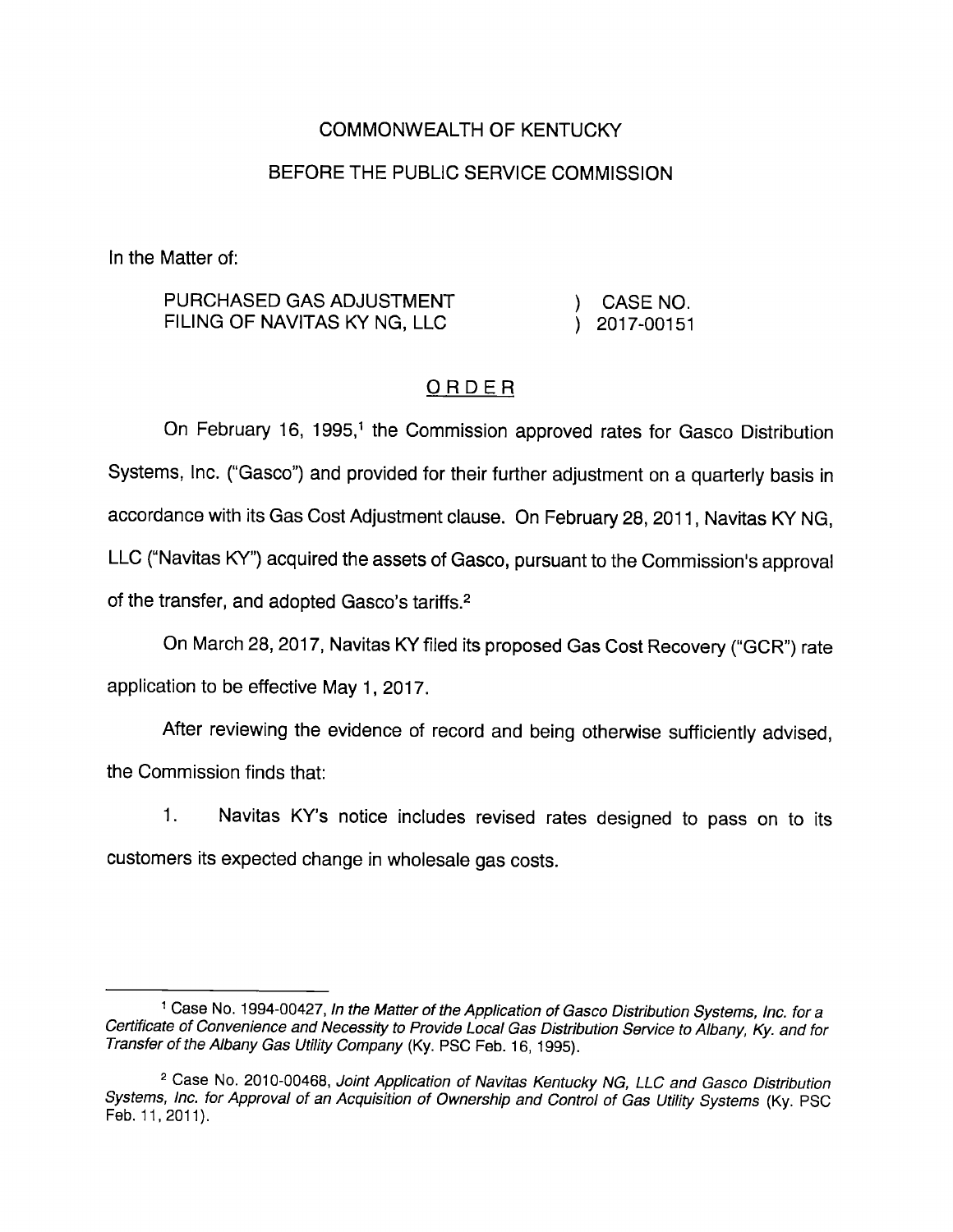2. Navitas KY's notice sets out an Expected Gas Cost ("EGG") of \$6.7502 per Met, which is an increase of \$.2785 per Mcf from its previous EGG of \$6.4717 per Met.

3. Navitas KY's notice sets out no Refund Adjustment.

4. Navitas KY's notice sets out a current quarter Actual Cost Adjustment ("AGA") of \$.0208 per Mcf. Navitas KY's total ACA is \$.3630 per Mcf, which is an increase of \$.2109 per Mcf from its previous total AGA of \$.1521 per Mcf.

5. Navitas KY's notice sets out a current quarter Balance Adjustment ("BA") of \$.0204 per Mcf. Due to a spreadsheet rounding error, Navitas KY erroneously set out an incorrect total BA of (\$.4043) per Mcf. Navitas KY's corrected total BA is (\$.4044) per Mcf, which is an increase of \$.0040 per Mcf from its previous total BA of (\$.4084) per Mcf.

6. Navitas KY's corrected GGR rate is \$6.7088 per Mcf, which is an increase of \$.4934 per Mcf from its previous GGR rate of \$6.2154 per Mcf.

7. The rate set forth in the Appendix to this Order is fair, just, and reasonable, and should be approved for service rendered by Navitas KY on and after May 1, 2017.

IT IS THEREFORE ORDERED that:

1. The rate proposed by Navitas KY is denied.

2. The rate set forth in the Appendix to this Order is approved for service rendered by Navitas on and after May 1, 2017.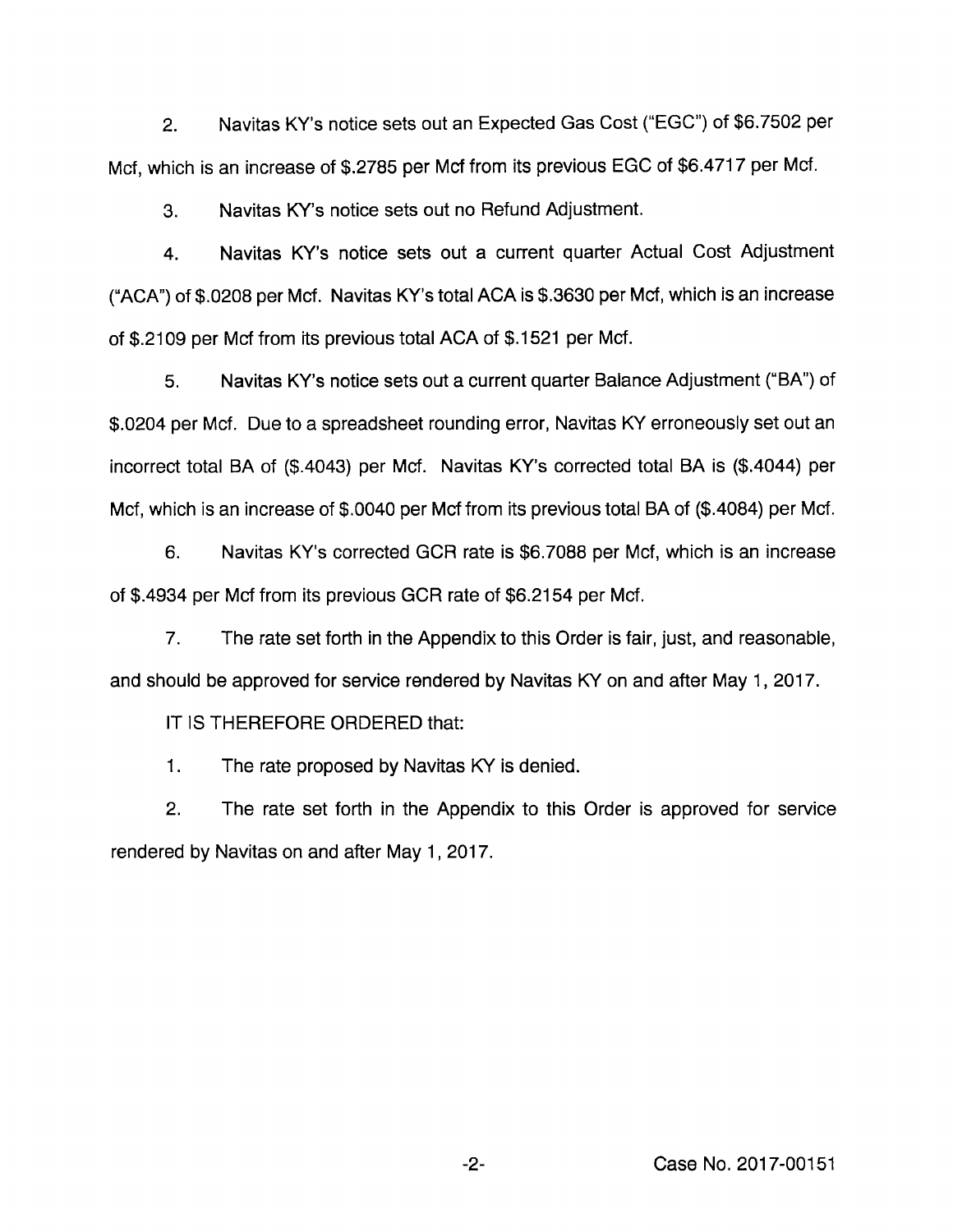3. Within 20 days of the date of this Order, Navitas KY shall file with this Commission, using the Commission's electronic Tariff Filing System, revised tariff sheets setting out the rate approved herein and reflecting that it was approved pursuant to this Order.

By the Commission



ATTEST:

Executive Director

Case No. 2017-00151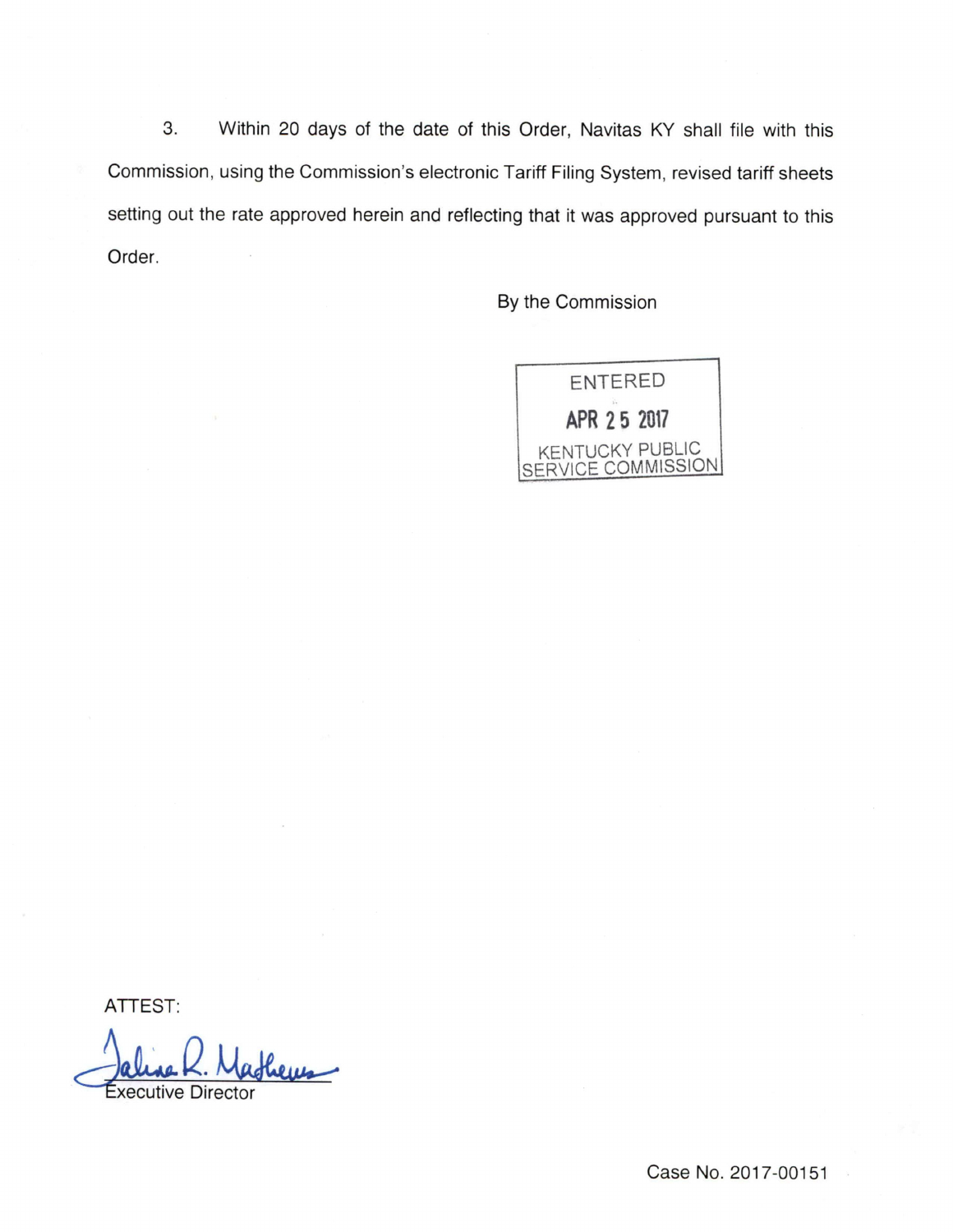### APPENDIX

# APPENDIX TO AN ORDER OF THE KENTUCKY PUBLIC SERVICE COMMISSION IN CASE NO. 2017-00151 DATED **APR 2 5 2017**

The following rates and charges are prescribed for the customers in the area served by Navitas KY NG, LLC. All other rates and charges not specifically mentioned herein shall remain the same as those in effect under authority of the Commission prior to the effective date of this Order.

RATES per Mcf:

 $\lambda_{\rm{max}}=1.5$ 

|                           | <b>Base Rate</b> | <b>Gas Cost</b><br>Recovery |                        |
|---------------------------|------------------|-----------------------------|------------------------|
|                           |                  | Rate                        | Total                  |
| Residential<br>Commercial | \$4.62<br>\$3.62 | \$6.7088<br>\$6.7088        | \$11.3288<br>\$10.3288 |